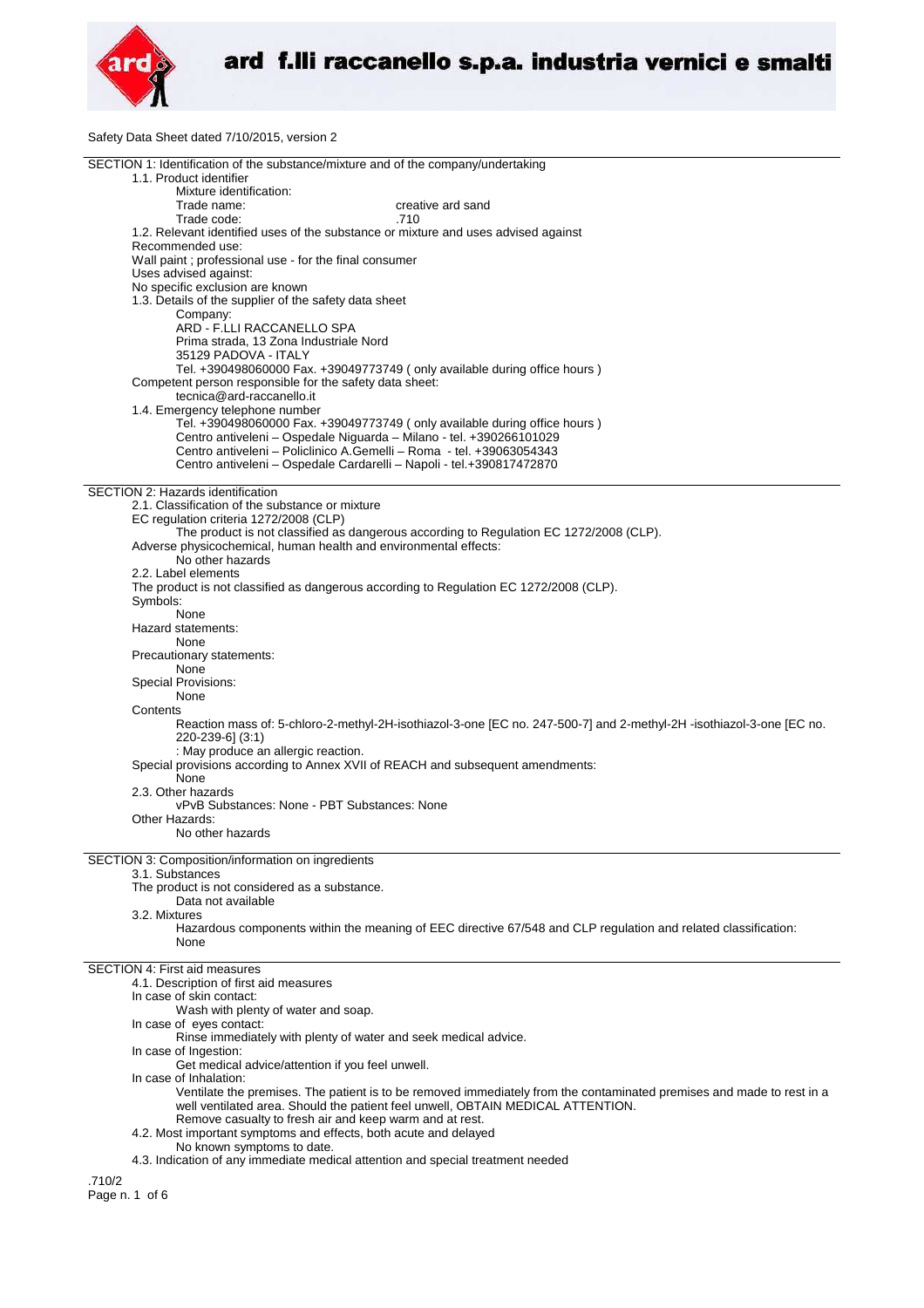Safety Data Sheet Treatment: Treat symptomatically. SECTION 5: Firefighting measures 5.1. Extinguishing media Suitable extinguishing media: Irrelevant, the product is not flammable. Extinguishing media which must not be used for safety reasons: None in particular. 5.2. Special hazards arising from the substance or mixture May produce toxic fumes of carbon monoxide if burning. Do not inhale explosion and combustion gases. 5.3. Advice for firefighters Use suitable breathing apparatus . Collect contaminated fire extinguishing water separately. This must not be discharged into drains. Move undamaged containers from immediate hazard area if it can be done safely. SECTION 6: Accidental release measures 6.1. Personal precautions, protective equipment and emergency procedures Wear personal protection equipment. Remove all sources of ignition. Remove persons to safety. See protective measures under point 7 and 8. 6.2. Environmental precautions Do not allow to enter into soil/subsoil. Do not allow to enter into surface water or drains. Retain contaminated washing water and dispose it. In case of gas escape or of entry into waterways, soil or drains, inform the responsible authorities. 6.3. Methods and material for containment and cleaning up Suitable material for taking up: absorbing material, organic, sand. Wash with plenty of water. 6.4. Reference to other sections See also section 8 and 13 SECTION 7: Handling and storage 7.1. Precautions for safe handling Avoid contact with skin and eyes. Avoid contact with skin and eyes, inhalation of vapours and mists. Do not eat or drink while working. See also section 8 for recommended protective equipment. 7.2. Conditions for safe storage, including any incompatibilities Keep away from food, drink and feed. Incompatible materials: None in particular. Instructions as regards storage premises: Adequately ventilated premises. 7.3. Specific end use(s) None in particular SECTION 8: Exposure controls/personal protection 8.1. Control parameters Exposure limit(s): There are not occupational exposure limits in accordance to the EU legislation DNEL Values: Data not available PNEC Values: Data not available 8.2. Exposure controls Eye/ face protection: Not needed for normal use. Anyway, operate according good working practices. Skin protection a) protection for hands: One-time gloves. b) other: No special precaution must be adopted for normal use. Respiratory protection: Not needed for normal use. Thermal Hazards: None Environmental exposure controls: None

SECTION 9: Physical and chemical properties

None

Appropriate engineering controls:

9.1. Information on basic physical and chemical properties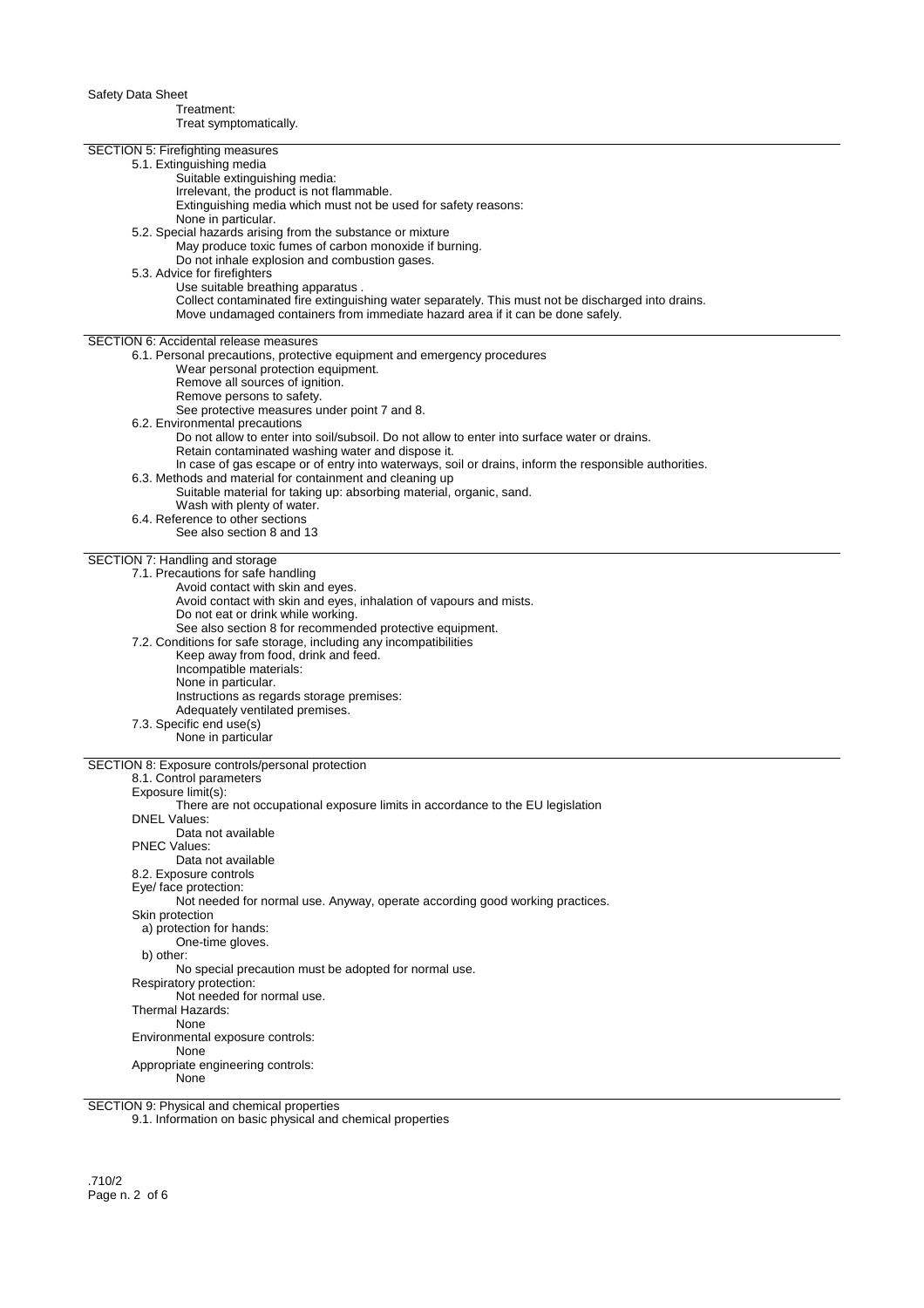## Safety Data Sheet

| <b>Properties</b>                                | Value                               | Method:                  | Notes:                   |
|--------------------------------------------------|-------------------------------------|--------------------------|--------------------------|
| Appearance and colour:                           | Fluid dispersion<br>various colors  | Ξ.                       | Ξ.                       |
| Odour:                                           | Characteristic:<br>slightly acrylic | Ξ.                       | $-$                      |
| Odour threshold:                                 | Data not available                  | $\ddotsc$                | $\overline{a}$           |
| pH:                                              | 9                                   | --                       | $20^{\circ}$ C           |
| Melting point / freezing point:                  | Data not available                  | $\overline{\phantom{a}}$ | Ξ.                       |
| Initial boiling point and boiling<br>range:      | Data not available                  | $\overline{\phantom{a}}$ | $\overline{a}$           |
| Flash point:                                     | Not flammable                       | $\sim$                   | ٠.                       |
| Evaporation rate:                                | Data not available                  | $\overline{\phantom{a}}$ | ۵.                       |
| Solid/gas flammability:                          | Data not available                  | $\overline{\phantom{a}}$ | $\overline{\phantom{a}}$ |
| Upper/lower flammability or<br>explosive limits: | Data not available                  | $\overline{\phantom{a}}$ | $-$                      |
| Vapour pressure:                                 | Data not available                  | $\overline{a}$           | $\overline{a}$           |
| Vapour density:                                  | Data not available                  | $\overline{\phantom{a}}$ | $\overline{a}$           |
| Relative density:                                | 1070 - 1115 g/l                     | UNI EN ISO<br>2811-1     | $20^{\circ}$ C           |
| Solubility in water:                             | Miscible                            | Ξ.                       | $\overline{\phantom{a}}$ |
| Solubility in oil:                               | Insoluble                           | $\overline{a}$           | $\overline{\phantom{a}}$ |
| Partition coefficient (n-octanol/<br>water):     | Data not available                  | $\overline{\phantom{a}}$ | $-$                      |
| Auto-ignition temperature:                       | Data not available                  | $\ddotsc$                | --                       |
| Decomposition temperature:                       | Data not available                  | $\ddotsc$                | $\overline{\phantom{a}}$ |
| Viscosity:                                       | 7000 - 15000 cP                     | <b>ISO 2555</b>          | $20^{\circ}$ C           |
| Explosive properties:                            | Data not available                  | $\ddotsc$                | Ξ.                       |
| Oxidizing properties:                            | Data not available                  | $\ddotsc$                | $\overline{a}$           |

## 9.2. Other information

| Properties                               | Value              | Method:                  | Notes: |
|------------------------------------------|--------------------|--------------------------|--------|
| Miscibility:                             | Data not available | $\overline{\phantom{a}}$ | $-1$   |
| Fat Solubility:                          | Data not available | $\overline{\phantom{a}}$ | $-1$   |
| Conductivity:                            | Data not available | $\overline{\phantom{a}}$ | --     |
| Substance Groups relevant<br>properties: | Data not available | $\overline{\phantom{a}}$ | --     |

Note: The data herein refer to QC when the product was put on the market.

SECTION 10: Stability and reactivity

10.1. Reactivity

Stable under normal conditions

10.2. Chemical stability

Stable under normal conditions 10.3. Possibility of hazardous reactions

None

10.4. Conditions to avoid

.710/2 Page n. 3 of 6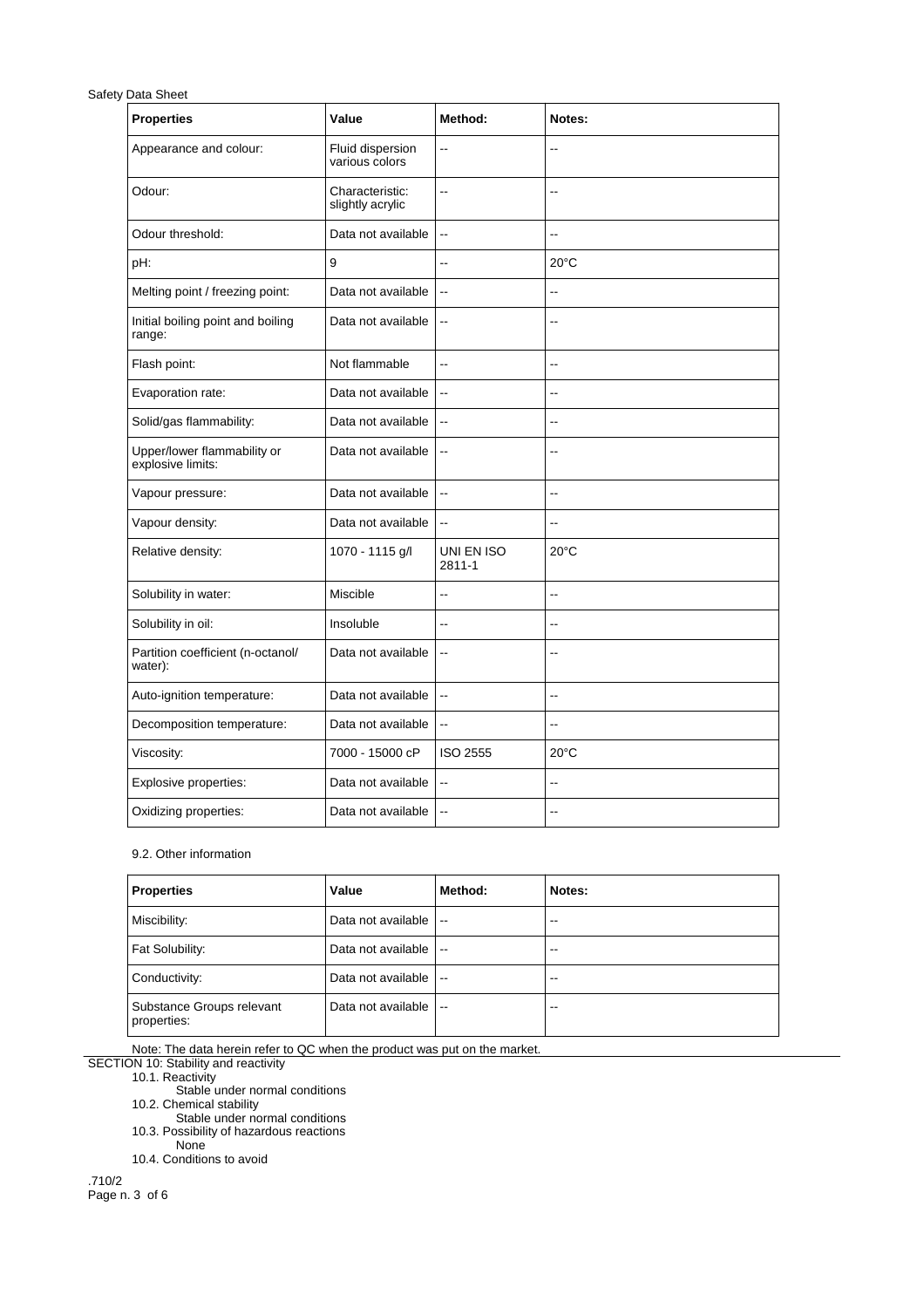Safety Data Sheet

Stable under normal conditions.

- 10.5. Incompatible materials
	- None in particular.
- 10.6. Hazardous decomposition products

| 10.6. Hazardous decomposition products                                                                                     |
|----------------------------------------------------------------------------------------------------------------------------|
| None.                                                                                                                      |
|                                                                                                                            |
| SECTION 11: Toxicological information                                                                                      |
| 11.1. Information on toxicological effects                                                                                 |
| Toxicological information of the mixture:                                                                                  |
| Data not available                                                                                                         |
| Toxicological information of the main substances found in the mixture:                                                     |
| Data not available                                                                                                         |
| If not differently specified, the information required in Regulation (EU)2015/830 listed below must be considered as N.A.: |
| a) acute toxicity;                                                                                                         |
| b) skin corrosion/irritation;                                                                                              |
|                                                                                                                            |
| c) serious eye damage/irritation;                                                                                          |
| d) respiratory or skin sensitisation;                                                                                      |
| e) germ cell mutagenicity;                                                                                                 |
| f) carcinogenicity;                                                                                                        |
| g) reproductive toxicity;                                                                                                  |
| h) STOT-single exposure;                                                                                                   |
| i) STOT-repeated exposure;                                                                                                 |
| i) aspiration hazard.                                                                                                      |
|                                                                                                                            |
| SECTION 12: Ecological information                                                                                         |
| 12.1. Toxicity                                                                                                             |
| Adopt good working practices, so that the product is not released into the environment.                                    |
| Data not available                                                                                                         |
| 12.2. Persistence and degradability                                                                                        |
| Data not available                                                                                                         |
| 12.3. Bioaccumulative potential                                                                                            |
|                                                                                                                            |
| Data not available                                                                                                         |
| 12.4. Mobility in soil                                                                                                     |
| Data not available                                                                                                         |
| 12.5. Results of PBT and vPvB assessment                                                                                   |
| vPvB Substances: None - PBT Substances: None                                                                               |
| 12.6. Other adverse effects                                                                                                |
| None                                                                                                                       |
|                                                                                                                            |
| SECTION 13: Disposal considerations                                                                                        |
| 13.1. Waste treatment methods                                                                                              |
| Recover if possible. In so doing, comply with the local and national regulations currently in force.                       |
| Waste should not be disposed of by release to sewers.                                                                      |
| Contaminated packaging thinners and cleaning diluents must be landfilled.                                                  |
|                                                                                                                            |
| SECTION 14: Transport information                                                                                          |
| 14.1. UN number                                                                                                            |
| Not classified as dangerous in the meaning of transport regulations.                                                       |
| 14.2. UN proper shipping name                                                                                              |
| Data not available                                                                                                         |
| 14.3. Transport hazard class(es)                                                                                           |
|                                                                                                                            |
| Data not available                                                                                                         |
| 14.4. Packing group                                                                                                        |
| Data not available                                                                                                         |
| 14.5. Environmental hazards                                                                                                |
| <b>ADR-Enviromental Pollutant:</b><br>No                                                                                   |
| Data not available                                                                                                         |
| 14.6. Special precautions for user                                                                                         |
| Data not available                                                                                                         |
| 14.7. Transport in bulk according to Annex II of Marpol and the IBC Code                                                   |
| Data not available                                                                                                         |
|                                                                                                                            |
| SECTION 15: Regulatory information                                                                                         |
| 15.1. Safety, health and environmental regulations/legislation specific for the substance or mixture                       |
|                                                                                                                            |
| $DID 2004/12/CF$ , Cubestegen U Type $DA$ limit $COL200 \text{ all }$ Contained in product                                 |

DIR.2004/42/CE. Subcategory l Type BA limit COV 200 g/l. Contained in product < 200 g/l. Regulation (EU) No 528/2012 and subsequent amendments. Dir. 98/24/EC (Risks related to chemical agents at work). Directive 2000/39/CE (Occupational exposure limit values) and subsequent modifications: 2004/37/CE, 2006/15/CE and 2009/161/UE. Regulation (EC) n. 1907/2006 (REACH) Regulation (EC) n. 1272/2008 (CLP) Regulation (EC) n. 790/2009 (ATP 1 CLP) and (EU) n. 758/2013 Regulation (EU) 2015/830 Regulation (EU) n. 286/2011 (ATP 2 CLP) Regulation (EU) n. 618/2012 (ATP 3 CLP) Regulation (EU) n. 487/2013 (ATP 4 CLP) Regulation (EU) n. 944/2013 (ATP 5 CLP)

.710/2 Page n. 4 of 6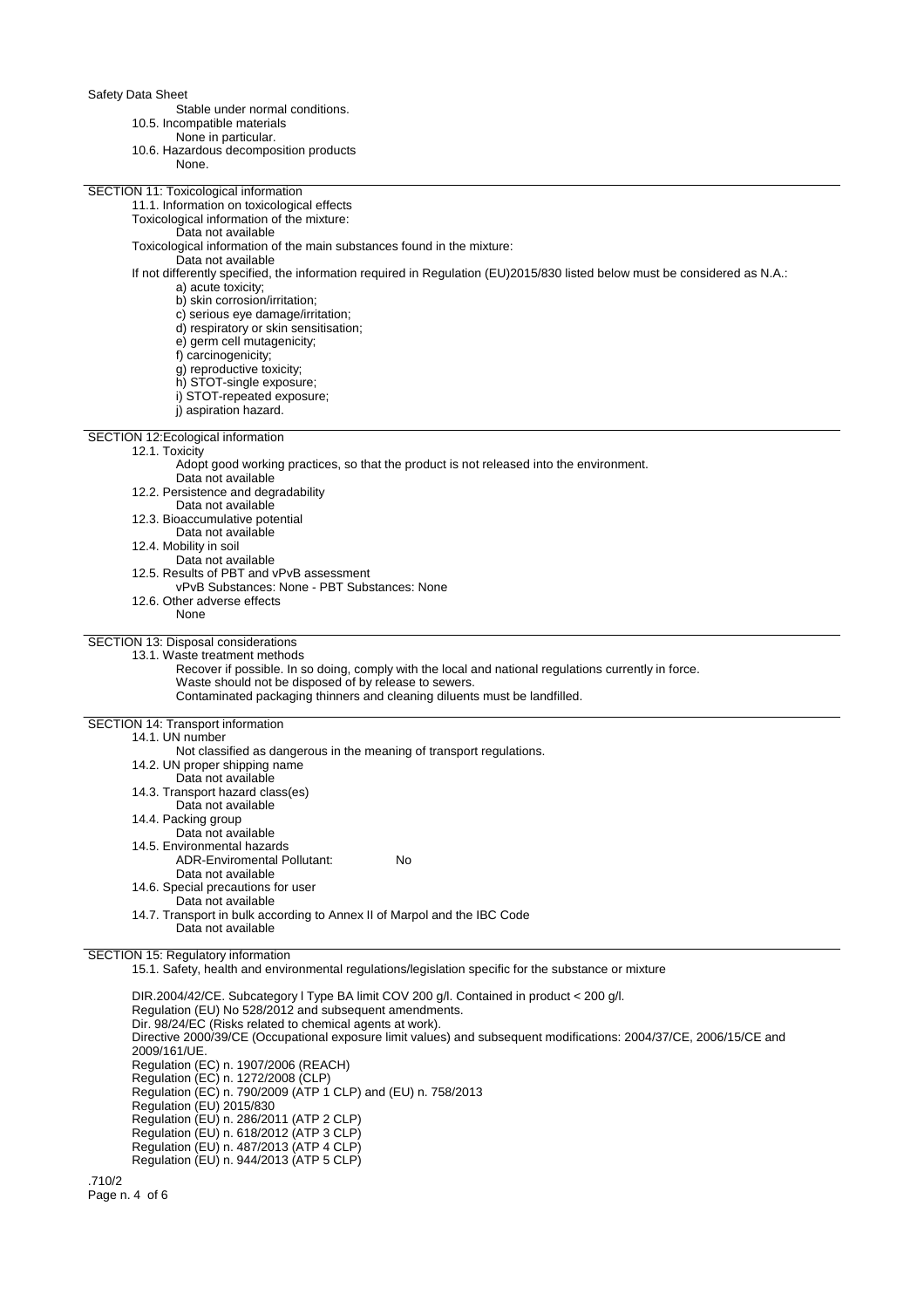Safety Data Sheet

Regulation (EU) n. 605/2014 (ATP 6 CLP)

Restrictions related to the product or the substances contained according to Annex XVII Regulation (EC) 1907/2006 (REACH) and subsequent modifications:

None

Where applicable, refer to the following regulatory provisions :

Directive 2003/105/CE ('Activities linked to risks of serious accidents') and subsequent amendments. Regulation (EC) nr 648/2004 (detergents). 1999/13/EC (VOC directive)

Provisions related to directives 82/501/EC(Seveso), 96/82/EC(Seveso II):

Data not available

15.2. Chemical safety assessment

No

SECTION 16: Other information

Paragraphs modified from the previous revision:

SECTION 1: Identification of the substance/mixture and of the company/undertaking SECTION 2: Hazards identification SECTION 3: Composition/information on ingredients SECTION 4: First aid measures SECTION 5: Firefighting measures SECTION 6: Accidental release measures SECTION 7: Handling and storage SECTION 8: Exposure controls/personal protection SECTION 9: Physical and chemical properties SECTION 10: Stability and reactivity SECTION 11: Toxicological information SECTION 14: Transport information SECTION 15: Regulatory information

This document was prepared by a competent person who has received appropriate training.

Main bibliographic sources: The ECHA database on registered substances.

ESIS- European chemical Substances Information System.

eChemPortal- the global portal to Information on Chemical Substance.

GESTIS substance database.

Insert further consulted bibliography

The information contained herein is based on our state of knowledge at the above-specified date. It refers solely to the product indicated and constitutes no guarantee of particular quality.

It is the duty of the user to ensure that this information is appropriate and complete with respect to the specific use intended. This MSDS cancels and replaces any preceding release.

Legend of acronyms and abbreviations used in the safety data sheet:

| $-99$<br>ADR: | European Agreement concerning the International Carriage of Dangerous Goods by Road.                 |
|---------------|------------------------------------------------------------------------------------------------------|
| CAS:          | Chemical Abstracts Service (division of the American Chemical Society).                              |
| CLP:          | Classification, Labeling, Packaging.                                                                 |
| DNEL:         | Derived No Effect Level.                                                                             |
| EC50:         | Median effective concentration expected to produce a certain effect in 50% of test                   |
|               | organisms                                                                                            |
| ECHA:         | <b>European Chemicals Agency</b>                                                                     |
| EINECS:       | European Inventory of Existing Commercial Chemical Substances                                        |
| ELINCS:       | European List of notified Chemical Substances                                                        |
| GHS:          | Globally Harmonized System of Classification and Labeling of Chemicals.                              |
| IATA:         | International Air Transport Association.                                                             |
| IATA-DGR:     | Dangerous Goods Regulation by the "International Air Transport Association" (IATA).                  |
| ICAO:         | International Civil Aviation Organization.                                                           |
| ICAO-TI:      | Technical Instructions by the "International Civil Aviation Organization" (ICAO).                    |
| IC50:         | Half maximal inhibitory concentration.                                                               |
| IMDG:         | International Maritime Code for Dangerous Goods.                                                     |
| INCI:         | International Nomenclature of Cosmetic Ingredients.                                                  |
| LC50:         | Lethal concentration, for 50 percent of test population.                                             |
| LD50:         | Lethal dose, for 50 percent of test population.                                                      |
| LTE:          | Long-term exposure.                                                                                  |
| NOEC:         | No Observed Effect Concentration                                                                     |
| Numero EC:    | <b>EINECS and ELINCS Number</b>                                                                      |
| OEL:          | Substance with a Union workplace exposure limit.                                                     |
| PBT:          | Persistent, Bioaccumulative and Toxic substance                                                      |
| PNEC:         | Predicted No Effect Concentration.                                                                   |
| REACH:        | Regulation (EC) No 1907/2006 Registration, Evaluation, Authorisation and Restriction of<br>Chemicals |
| RID:          | Regulation Concerning the International Transport of Dangerous Goods by Rail.                        |
| STE:          | Short-term exposure.                                                                                 |
| STEL:         | Short Term Exposure limit.                                                                           |
| STOT:         | Specific Target Organ Toxicity.                                                                      |
| SVHC:         | Substances of Very High Concern                                                                      |
| TLV:          | Threshold Limiting Value.                                                                            |
| UE:           | European Union                                                                                       |
|               |                                                                                                      |

.710/2 Page n. 5 of 6